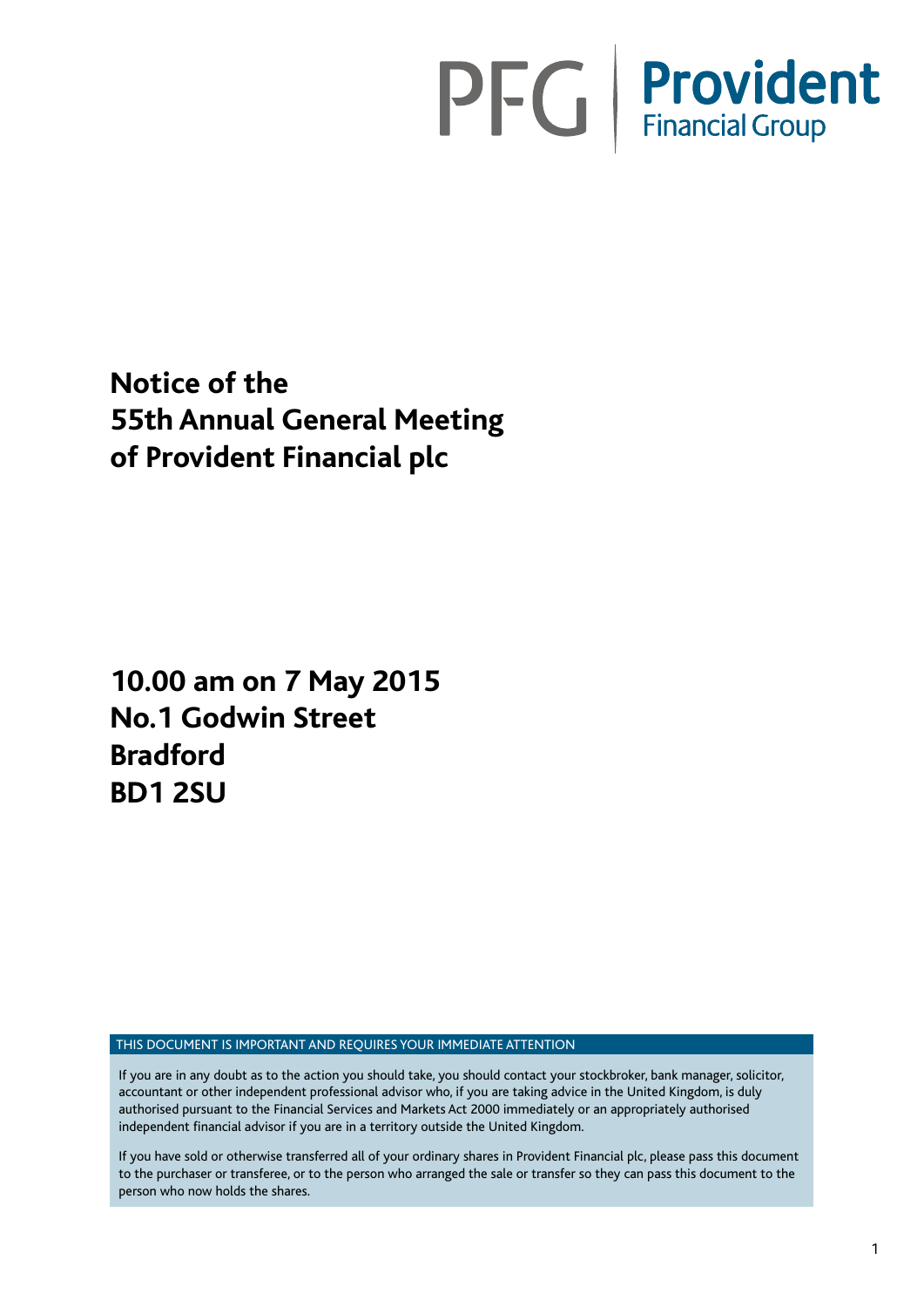# **Registered Office:**

No. 1 Godwin Street Bradford West Yorkshire BD1 2SU

31 March 2015

Dear Shareholder,

#### **Notice of Annual General Meeting**

I am pleased to be writing to you with details of our Annual General Meeting ("AGM") which will be held at our head office at No. 1 Godwin Street, Bradford, West Yorkshire BD1 2SU on Thursday, 7 May 2015 at 10.00 am. Directions and a map of how to get to our offices are set out on page 8. I look forward to welcoming you to the meeting and to our offices. Light refreshments will be available on arrival.

Full details of the resolutions that will be put to shareholders, including explanatory notes, are set out in the formal Notice of Annual General Meeting which is set out on pages 3 to 8 of this document.

#### **Business of the Meeting**

Amongst the resolutions being proposed this year, I would like to draw your attention specifically to the following resolutions:

#### *Remuneration (Resolution 2)*

This ordinary resolution seeks shareholder approval for the annual report on remuneration for the year ended 31 December 2014 and the annual statement by the chairman of the remuneration committee, which together with the remuneration policy form the directors' remuneration report. The directors' remuneration report can be found on pages 109 and 116 to 128 (inclusive) of the Annual Report and Financial Statements 2014.

The annual report on remuneration gives details of (a) the implementation of the Company's current remuneration policy during the year ended 31 December 2014 and (b) how the approved remuneration policy will be applied in practice during the 2015 financial year in terms of payments and share awards. As in previous years, this resolution will be advisory in nature and the directors' entitlement to remuneration is not conditional on the resolution being passed.

#### *Final Dividend (Resolution 3)*

You are being asked to approve a recommended final dividend of 63.9p per ordinary share for the year ended 31 December 2014. If approved, the final dividend will be paid on 19 June 2015 to all ordinary shareholders who are on the Register of Members at the close of business on 22 May 2015.

# *Provident Financial Long Term Incentive Scheme 2015 (2015 LTIS) (Resolution 15)*

As our current long term incentive scheme ("LTIS") is due to expire in May 2016, shareholders are being asked to approve a replacement scheme, the main features of which are set out in Appendix II on pages 12 to 14 of this document. The remuneration committee of the board of directors of the Company considers the 2015 LTIS to be an important means of motivating executive directors and senior management and it aligns the long term strategic interests of the executive directors and senior management with those of the Company's shareholders.

# PFG | Provident

#### *Variable Pay Cap (Resolution 19)*

Following the publication of a consultation paper by the European Banking Authority on 4 March 2015, the Company considers it appropriate to request shareholder approval for a 200% cap on variable pay for Remuneration Code Staff (as defined in the Remuneration Code). This request is being made due to the uncertainty regarding the outcome of the consultation. Further information can be found on page 6 of this document.

# **Recommendation**

The directors consider that all the resolutions to be put to shareholders at the AGM are in the best interests of the Company and its shareholders as a whole. Your board unanimously recommends that shareholders vote in favour of them.

#### **Shareholder Questions**

If you are unable to attend the AGM, you may submit questions relating to the business to be conducted at the AGM in advance, by email to shareholder.questions@providentfinancial.com. We will consider all questions received and, if appropriate, address them at the AGM.

#### **Action to be taken**

Whether or not you propose to attend the AGM, please complete and submit a proxy appointment form in accordance with the Explanatory Notes to the Notice of the Annual General Meeting set out on pages 7 and 8. All shareholders who are entitled to attend and vote at the meeting are entitled to appoint a proxy to exercise all or any of their rights to attend and to speak and vote on their behalf at the meeting. The proxy appointment form must be received at the address for delivery specified in the Explanatory Notes by 10.00am on Tuesday 5 May 2015. Please note that 4 May 2015 is a bank holiday and you should therefore allow sufficient time for your proxy appointment form to arrive on time.

Yours faithfully

**Manjit Wolstenholme**  Chairman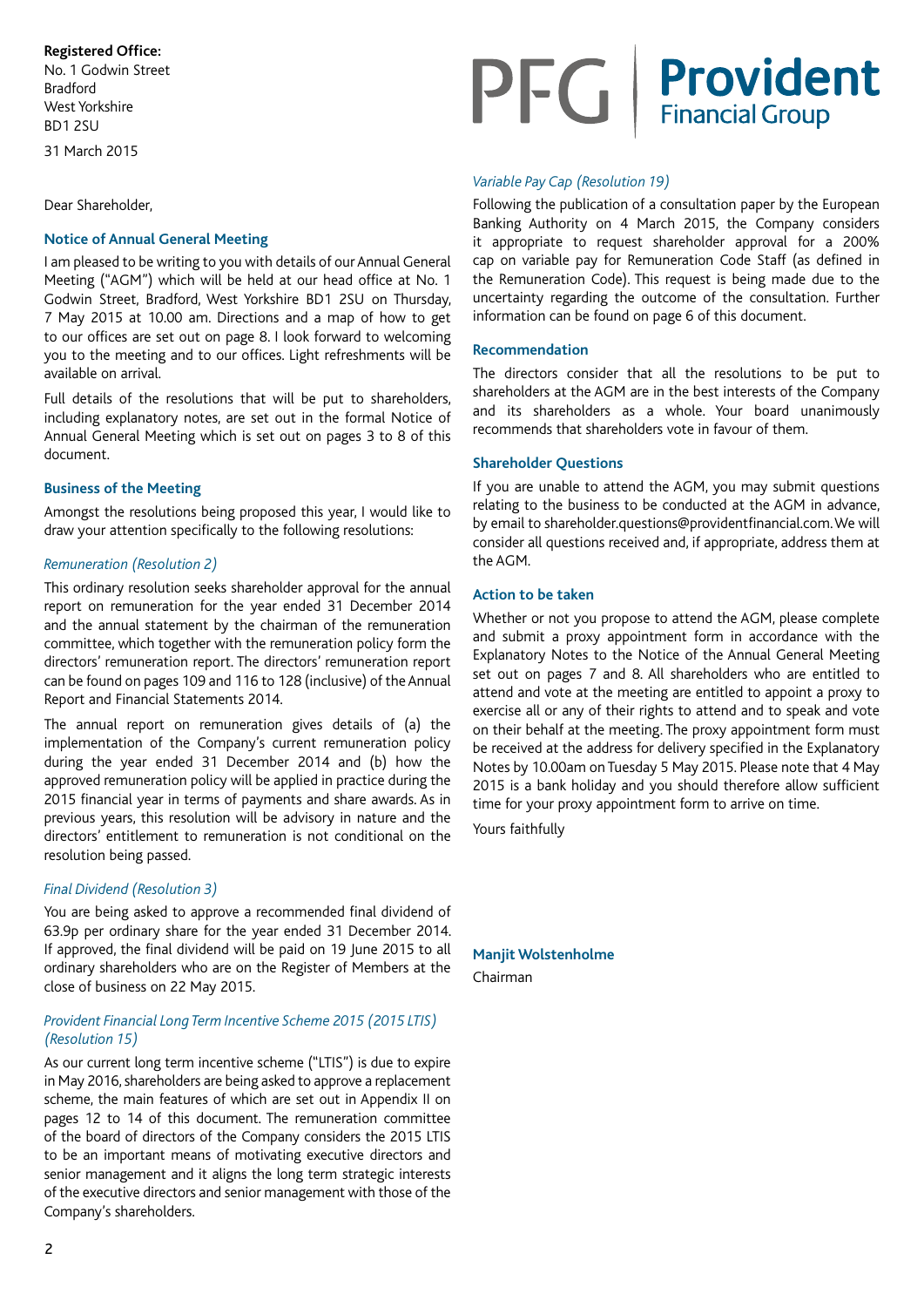#### Notice of Annual General Meeting and Explanatory Notes

The Fifty-Fifth Annual General Meeting of Provident Financial plc will be held at No.1 Godwin Street, Bradford, West Yorkshire BD1 2SU on Thursday 7 May 2015 at 10.00 am.

Shareholders will be asked to consider and pass the resolutions below. Resolutions 16 to 18 (inclusive) will be proposed as special resolutions. Resolution 19 will be proposed as a resolution with the voting thresholds specified in the explanatory notes to that resolution. All other resolutions will be proposed as ordinary resolutions.

**For ease of reference, the formal resolutions are in bold black text.**

#### **ANNUAL REPORT AND FINANCIAL STATEMENTS**

**Ordinary Resolution 1: That the directors' and auditor's reports and the audited financial statements of the Company for the year ended 31 December 2014 be received.**

The directors' and auditor's reports and the audited financial statements of the Company for the year ended 31 December 2014, together the Annual Report and Financial Statements 2014 (the "annual report") have been made available to shareholders and will be presented at the AGM. The annual report may also be accessed on the Company's website at www.providentfinancial.com. In accordance with the UK Corporate Governance Code, the Company proposes a resolution on the annual report at the AGM.

#### **REMUNERATION**

**Ordinary Resolution 2: That the annual statement by the Chairman of the remuneration committee and the directors' annual remuneration report for the year ended 31 December 2014 as set out on pages 109 and 116 to 128 (inclusive) of the Annual Report and Financial Statements 2014 be approved.**

The directors' annual report on remuneration and the annual statement from the Chairman of the remuneration committee for the year ended 31 December 2014 are contained in the annual report. It may also be accessed on the Company's website at www.providentfinancial.com. This vote is advisory only and does not affect the actual remuneration paid to any individual director.

#### **DIVIDEND**

#### **Ordinary Resolution 3: That a final dividend of 63.9p per share on the ordinary shares of 208/11p each in respect of the year ended 31 December 2014 be declared.**

Shareholders are being asked to approve the final dividend for each ordinary share. However, the final dividend cannot be more than the amount which the directors recommend (which is 63.9p for each ordinary share). Under the articles of association of the Company the directors can pay interim dividends (these are dividend payments made during the year). The final dividend proposed in this resolution is in addition to the interim dividend of 34.1p for each ordinary share which was paid on 28 November 2014.

#### **DIRECTORS**

**Ordinary Resolution 4: That Robert Anderson be reappointed as a director of the Company.**

**Ordinary Resolution 5: That Peter Crook be reappointed as a director of the Company.**

**Ordinary Resolution 6: That Andrew Fisher be reappointed as a director of the Company.**

**Ordinary Resolution 7: That Alison Halsey be reappointed as a director of the Company.**

**Ordinary Resolution 8: That Malcolm Le May be reappointed as a director of the Company.**

**Ordinary Resolution 9: That Stuart Sinclair be reappointed as a director of the Company.**

**Ordinary Resolution 10: That Manjit Wolstenholme be reappointed as a director of the Company.**

The articles of association of the Company state that each director should retire, but may be reappointed, at least at every third AGM as well as at the first AGM following appointment. Furthermore, each director must offer himself for reappointment annually once he has served for nine years or more. However, in accordance with the annual reappointment recommendations of the UK Corporate Governance Code all directors will, as in previous years, retire at the AGM and offer themselves for reappointment. There is information about the directors and the board committees on which they sit in Appendix I on pages 9 to 11 of this document and on pages 78 and 79 of the annual report. Following a recommendation from the nomination committee in February 2015, the board agreed to extend Robert Anderson's term of appointment by a further three years to 30 March 2018.

In accordance with the UK Corporate Governance Code, confirmation is given by the Chairman and the Senior Independent Director that a formal performance evaluation has been carried out and each of these directors continue to be an effective member of the board and to demonstrate commitment to the role.

#### **AUDITORS**

# **Ordinary Resolution 11: That Deloitte LLP be reappointed as auditor of the Company.**

The Company is obliged by law to appoint an auditor annually. Deloitte LLP were first appointed to the Company at the 2013 AGM. This resolution proposes that Deloitte LLP now be reappointed as the Company's auditor.

**Ordinary Resolution 12: That the directors be authorised to determine the auditor's remuneration.**

This resolution authorises the directors to set the auditor's remuneration.

#### **POLITICAL DONATIONS**

**Ordinary Resolution 13: That from the date of this resolution until the earlier of 30 June 2016 and the conclusion of the Company's next annual general meeting, the Company and all companies that are subsidiaries at any time during such period are authorised to:**

- **a. make political donations to political parties and/or independent election candidates;**
- **b. make political donations to political organisations other than political parties; and**
- **c. incur political expenditure;**

**up to an aggregate total amount of £50,000, with the amount authorised for each of heads (a) to (c) above being limited to the same total. Any such amounts may comprise sums paid or incurred in one or more currencies. Any sum paid or incurred in a cu**r**rency other than sterling shall be converted into sterling at such a rate as the board may decide is appropriate. Terms used in this resolution have, where applicable, the meanings they have in Part 14 of the Companies Act 2006 on "Control of Political Donations and Expenditure".**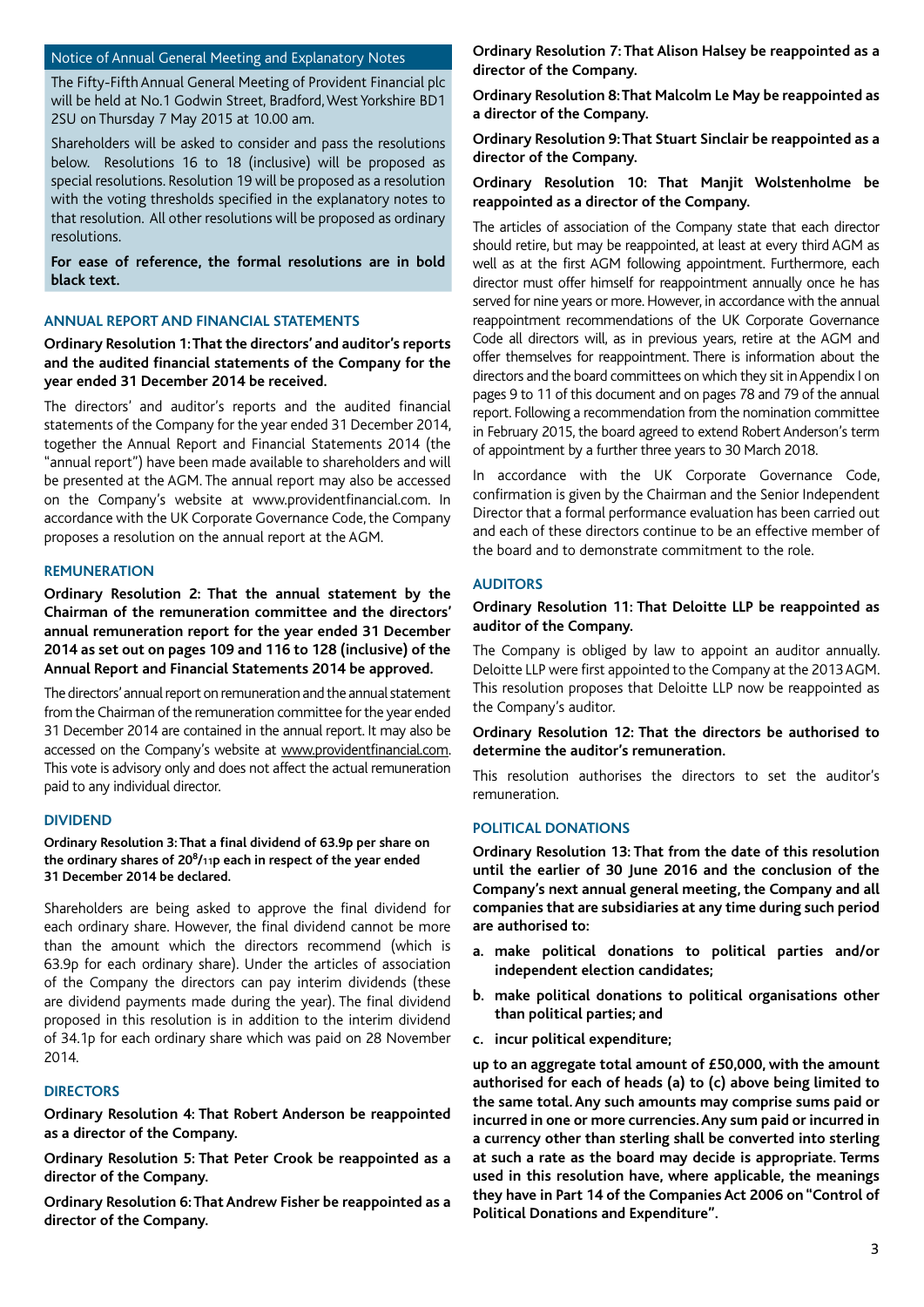This resolution renews the resolution that was passed at the 2014 AGM and seeks approval from shareholders to enable the Company to make political donations or incur political expenditure which it would otherwise be prohibited from making or incurring by the Companies Act 2006.

Amongst other things, the Companies Act 2006 prohibits companies and their subsidiaries from making political donations, or incurring political expenditure in excess of an aggregate of £5,000 in relation to a political party or other political organisation or an independent election candidate in any 12 month period unless such donations and expenditure have been approved in advance by the Company's shareholders. The Company and its subsidiaries do not currently make donations to political parties and do not intend to do so in the future. However, the Companies Act 2006 contains wide definitions of "political donation", "political organisation", "political expenditure" and "political party" and, as a result, it is possible that the Company and its subsidiaries may be prohibited from supporting bodies which it is in the shareholders' interests for the Company to support; for example, bodies concerned with policy review or law reform, with the representation of the business community or sections of it or special interest groups. If this resolution is passed the Company and its subsidiaries will be authorised to make political donations and incur political expenditure which might otherwise be prohibited by legislation, up to a limit of, in aggregate, £50,000. The directors consider that the authority is necessary to provide the Company with comfort that it will not, because of uncertainties as to the scope and interpretation of the legislation, unintentionally commit a technical breach of it. It will allow the Company and its subsidiaries to provide financial and other support to organisations which it is in the shareholders' interests for the Company to support.

As permitted under the Companies Act 2006, the resolution extends not only to the Company but to all companies which are subsidiaries of the Company at any time during which the authority is in place.

# **AUTHORITY TO ALLOT SHARES**

**Ordinary Resolution 14: That the directors are generally and unconditionally authorised pursuant to section 551 of the Companies Act 2006 to exercise all the powers of the Company to allot shares in the Company and to grant rights to subscribe for or to convert any security into such shares ("Allotment Rights"), but so that:**

- **a. the maximum amount of shares that may be allotted or made the subject of Allotment Rights under this authority are shares with an aggregate nominal value of £10,051,530;**
- **b. this authority shall expire on 30 June 2016 or, if earlier, on the conclusion of the Company's next annual general meeting;**
- **c. the Company may make any offer or agreement before such expiry which would or might require shares to be allotted or Allotment Rights to be granted after such expiry; and**
- **d. all authorities vested in the directors on the date of the Notice of this meeting to allot shares or to grant Allotment Rights that remain unexercised at the commencement of this meeting are revoked.**

The directors are currently authorised to allot shares (which include ordinary shares and preference shares) in the Company and to grant rights to subscribe for or convert any security into shares but the authority is due to expire at the 2015 AGM. In accordance with best practice the directors are seeking the annual renewal of this authority. The previously granted authority will be revoked

although such revocation will not have retrospective effect.

This resolution would give the directors the authority to allot ordinary shares or grant rights to subscribe for or convert any securities into ordinary shares up to a maximum aggregate nominal value equal to £10,051,530 (representing 48,494,225 ordinary shares). This represents approximately 33% of the total issued equity share capital of the Company as at 27 March 2015 (being the latest practicable date prior to the publication of this document). The renewed authority will remain in force until 30 June 2016 or, if earlier, the conclusion of the Company's next AGM. As at 27 March 2015, the Company did not hold any treasury shares.

The directors have no present intention of exercising this authority. The purpose of giving the directors this authority is to maintain the Company's flexibility to take advantage of any appropriate opportunities that may arise.

#### **PROVIDENT FINANCIAL LONG TERM INCENTIVE SCHEME 2015 (2015 LTIS)**

**Ordinary Resolution 15: That the rules of the 2015 LTIS, described in Appendix II and in the form produced in draft to the meeting and, for the purpose of identification, initialled by the Chairman of the meeting, be and are hereby approved and adopted and that the directors be and are hereby authorised to make such modifications to the rules of the 2015 LTIS as they may consider appropriate and to do all such other acts and things as they may consider appropriate to implement the 2015 LTIS.**

As our current LTIS is due to expire in May 2016, the remuneration committee of the board of directors of the Company (the remuneration committee), advised by independent remuneration consultants, considers it appropriate to continue to encourage senior executives to build up a shareholding in the Company and therefore wishes to renew the expiring LTIS. Details of the 2015 LTIS are set out in Appendix II on pages 12 to 14. The remuneration committee considers that the 2015 LTIS will continue to align the long term strategic interests of the shareholders and the senior executives and therefore recommends that it is approved. It will also complement the Company's share retention policy for executive directors which requires them to maintain a shareholding based on shares acquired under the Company's share incentive schemes with a market value equivalent to 175% of their basic salary. The 2015 LTIS would be operated in accordance with the approved remuneration policy as approved by shareholders from time to time.

The performance condition which relates to an award under the 2015 LTIS will generally be measured over a period of three consecutive financial years, commencing with the financial year of the Company which starts immediately before the date of grant of any award. For awards in 2016 (which will be the first awards under the 2015 LTIS) the performance condition will be based on absolute earnings per share growth and annualised TSR. However, the remuneration committee will have discretion to set different performance targets for future awards.

The number of shares which can be issued will be restricted by the general limit of 10% of the issued share capital in a ten year period which applies for all of the company's share incentive schemes. The specific inner limit of 5% of the issued share capital in a ten year period which normally applies for any executive share incentive schemes will not however operate. The remuneration committee has confirmed in the directors' remuneration report that it intends to introduce a 5% limit when the executive share incentive schemes can be effectively operated in accordance with and subject to such a 5% anti-dilution limit.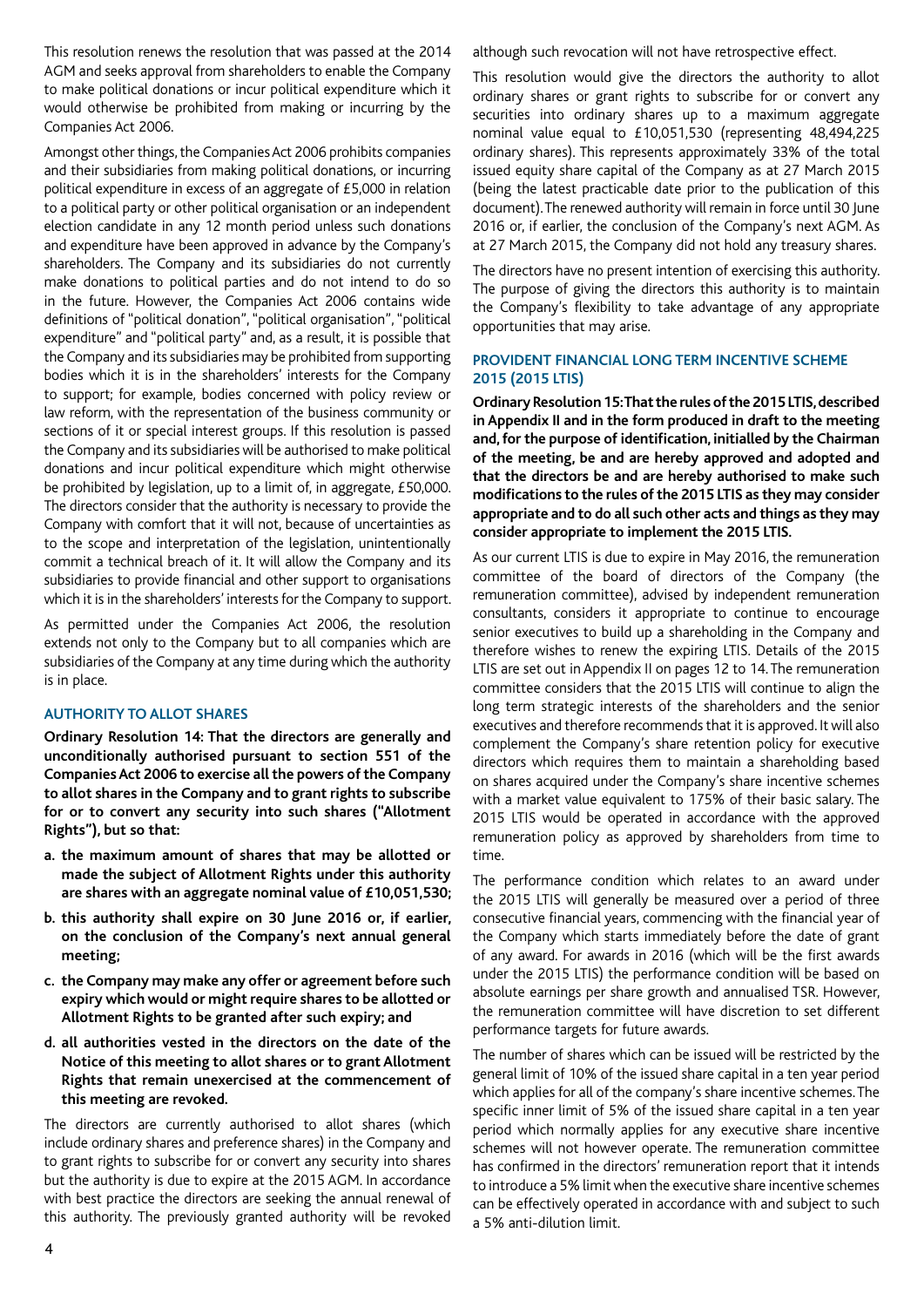The remuneration committee consulted with its principal shareholders and certain institutional bodies prior to finalising the 2015 LTIS and, in general, the proposals were well received.

## **AUTHORITY TO PURCHASE OWN SHARES**

**Special Resolution 16: That the Company be generally and unconditionally authorised, for the purpose of section 701 of the Companies Act 2006, to make one or more market purchases (as defined in section 693(4) of the Companies Act 2006) of its own ordinary share of 208/11p each ("ordinary shares"), such power to be limited:**

- **a. to a maximum aggregate number of 14,695,219 ordinary shares; and**
- **b. by the condition that the minimum price which may be paid for an ordinary share is the nominal value of that share and that the maximum price which may be paid for an ordinary share is the highest of:**
	- **(i) an amount equal to 5% above the average market value of an ordinary share, based on the London Stock Exchange Daily Official List, for the five business days immediately preceding the day on which that ordinary share is contracted to be purchased; and**
	- **(ii) the higher of the price of the last independent trade and the highest current independent bid on the London Stock Exchange at the time that the purchase is carried out,**

#### **in each case exclusive of expenses;**

**such power to expire on 30 June 2016 or, if earlier, on the conclusion of the Company's next annual general meeting; but in each case so that the Company may, before such expiry, enter into a contract to purchase ordinary shares which will or may be completed or executed wholly or partly after the power ends and the Company may purchase ordinary shares pursuant to any such contract as if the power had not ended.**

This resolution renews the authority given to the Company at the 2014 AGM to purchase its own shares in the market. No shares were purchased pursuant to that authority. The resolution sets out the maximum number of shares which may be purchased, which is approximately 10% of the total issued equity share capital of the Company as at 27 March 2015, the highest and lowest prices which may be paid and the date when this authority expires. If any shares are purchased, they will be either cancelled or held as treasury shares, as determined by the directors at the time of purchase on the basis of shareholders' best interests. If the directors decide to hold them as treasury shares, then any subsequent issue of these treasury shares for the purposes of equity-based incentive schemes will be treated as being included in the 10% anti-dilution limit in those schemes.

The directors are committed to managing the capital of the Company effectively. Any purchases would be made only if to do so would result in an increase in earnings per share of the Company and would be in the best interests of the Company and of shareholders generally. Earnings per share is the profit after tax of the Company divided by the weighted average number of shares in issue during the year. The directors have no present intention of making purchases of the Company's shares pursuant to this authority.

As at 27 March 2015 there were options outstanding over 765,883 ordinary shares in the capital of the Company which represents 0.521% of the Company's total issued equity share capital as at that date. If the authority to purchase the Company's

ordinary shares was executed in full, these options would represent 0.579% of the Company's total issued equity share capital. As at 27 March 2015 (being the latest practicable date prior to the publication of this document) the Company did not hold any treasury shares.

# **AUTHORITY TO DISAPPLY PRE-EMPTION RIGHTS**

**Special Resolution 17: That the directors be empowered to allot equity securities (as defined in the Companies Act 2006) for cash pursuant to the authority conferred by Resolution 14, as set out in the Notice of this meeting, and to sell ordinary shares held by the Company as treasury shares for cash as if section 561 of the Companies Act 2006 did not apply to such allotment or sale, such power to be limited to:**

- **a. the allotment of equity securities and sale of treasury shares for cash in connection with an offer of, or an invitation to apply for, equity securities (whether by way of rights issue, open offer or otherwise):**
	- **(i) to ordinary shareholders in proportion (as nearly as may be practicable) to their existing holdings; and**
	- **(ii) to holders of other equity securities, as required by the rights of those securities or, as the board otherwise considers necessary,**

**subject to any limits, restrictions or arrangements which the board considers necessary or appropriate to deal with treasury shares, fractional entitlements, record dates, legal, regulatory or practical problems in, or under the laws of, any territory or any other matter; and**

**b. the allotment of equity securities (other than pursuant to paragraph (a) above) up to an aggregate nominal amount of £1,522,959,**

**such power to expire when the authority conferred on the directors by Resolution 14 in the Notice of this meeting expires save that, before the expiry of this power, the Company may make offers, and enter into agreements, which would, or might, require equity securities to be allotted (and treasury shares to be sold) after the power ends and the board may allot equity securities (and sell treasury shares) under any such offer or agreement as if the power had not ended.**

This resolution seeks to renew the directors' power to allot equity securities for cash and to sell treasury shares other than to existing holders of ordinary shares in proportion to their holdings. Equity securities are ordinary shares in the Company (but do not include shares which are allotted under employee share schemes). This power is limited to an offer of equity securities by way of a rights issue or an open offer or similar procedure under which the Company offers existing shareholders the chance to acquire new shares. The number of shares they can acquire depends on the number of shares they already own. This is one way by which companies can raise extra capital. However, the rules in some countries make it difficult to include shareholders in those countries in such offers. The power given by this resolution means that the directors can make separate arrangements for those shareholders. The directors may also make separate arrangements for any fractions of shares which are left over.

In addition, this power allows the directors to issue ordinary shares for cash or sell treasury shares for cash without first having to offer the shares to existing shareholders, up to a maximum aggregate nominal amount of £1,522,959. This is approximately 5% of the total issued equity share capital of the Company on 27 March 2015 (being the latest practicable date prior to the publication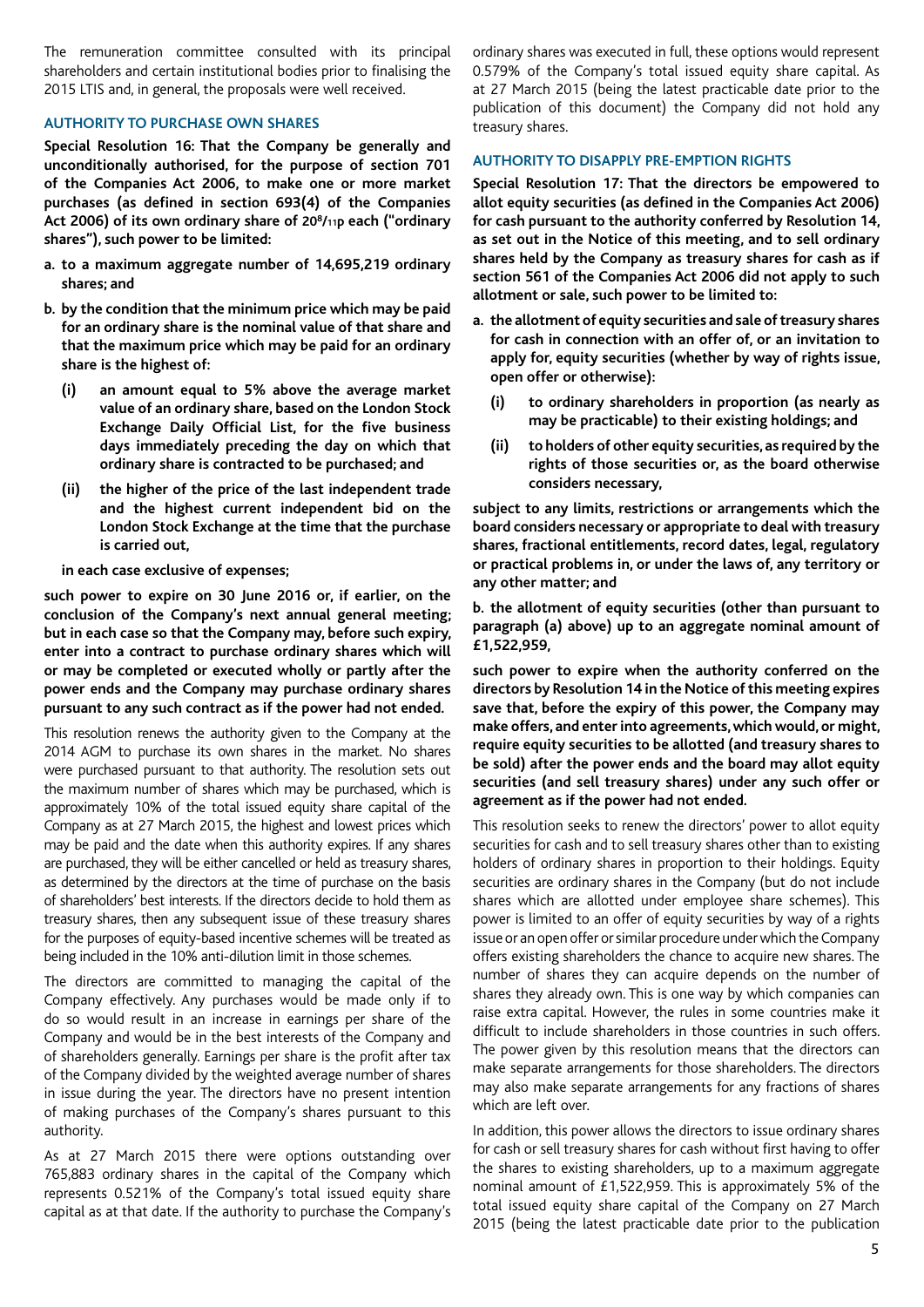of this document). The limitation of the disapplication power to a maximum of 5% of the Company's total issued equity share capital accords with best practice as set out in The Pre-Emption Group's Statement of Principles on the disapplication of pre-emption rights, which has been endorsed by the Investment Association.

All powers to disapply pre-emption rights previously conferred on the board will be revoked, provided that such revocation does not have retrospective effect. The powers granted under Resolution 17 in 2014 were exercised by the directors in relation to the placing of 5,911,330 new ordinary shares in relation to the acquisition of Moneybarn.

The board confirms its intention to follow the provisions of The Pre-Emption Group's Statement of Principles regarding cumulative uses of powers within a rolling three year period. Those Principles provide that a company should not issue shares for cash representing more than 7.5% of the company's total issued equity share capital in any rolling three year period, other than to existing shareholders, without prior consultation with shareholders.

# **NOTICE OF GENERAL MEETINGS**

#### **Special Resolution 18: That a general meeting of the Company, other than an annual general meeting, may be called on not less than 14 working days' notice.**

This resolution renews a similar authority given at the 2014 AGM and is required as a result of section 307A of the Companies Act 2006 coming into force. The Company currently has power under its articles of association to call general meetings (other than annual general meetings) on at least 14 clear days' notice and would like to preserve this ability. In order to do so, shareholders must approve the calling of meetings on at least 14 working days' notice. This special resolution seeks such approval. This approval will be effective until the Company's next AGM, when it is intended that a similar resolution will be proposed.

The Company notes the new notice period provision in The Financial Reporting Council's 2014 version of the UK Corporate Governance Code which recommends at least 14 working days' notice to be given for all general meetings (other than annual general meetings). The Company intends to comply with this Code provision in the same way that it currently complies with the 20 working days' notice provision applicable to annual general meetings.

The shorter notice period would not be used as a matter of routine for general meetings, but only where the flexibility is merited by the business of the meeting and is thought to be to the advantage of shareholders as a whole.

#### **VARIABLE PAY CAP**

**Resolution 19: That Vanquis Bank Limited, a subsidiary of the Company, be authorised to apply a ratio to the fixed and variable components of remuneration for those individuals who are classified as Remuneration Code Staff (as defined in the Remuneration Code published by the Prudential Regulation Authority, as amended from time to time) and are employed by Vanquis Bank Limited such that the variable component of total remuneration for each such individual shall not exceed 200% of the fixed component of total remuneration for that individual.**

The Prudential Regulation Authority ("PRA") has introduced rules in the Remuneration Code published by the PRA (the "Remuneration Code") which implement the EU Capital Requirements Directive ("CRD IV") in the UK. One of these rules places a limit on the ratio of the fixed to variable components of total remuneration for individuals classified as Remuneration Code Staff (as

defined in the Remuneration Code). The variable element of remuneration for Remuneration Code Staff is capped at 100% of fixed remuneration, but this cap may be increased to 200% with shareholder approval. Currently, these rules do not apply to Vanquis Bank Limited Remuneration Code Staff on the basis of the proportionality principle which allows Member States to interpret the remuneration rules in CRD IV in a proportionate way. However, following the publication of a consultation paper by the European Banking Authority ("EBA") on 4 March 2015 on remuneration policies, which would effectively remove the proportionality principle for smaller firms with effect from 1 January 2016, the Company considers it appropriate to request shareholder approval for a 200% cap on the basis that there remains some uncertainty regarding the outcome of the consultation. This cap will potentially apply to all Remuneration Code Staff employed by Vanquis Bank Limited (currently 15 employees). All variable pay to Remuneration Code Staff will be subject to clawback provisions.

The Company considers it appropriate to retain sufficient flexibility, in line with current regulations, whilst remaining competitive in attracting and retaining key staff members with the necessary skills and experience to deliver the Company's strategy and who continue to generate value for shareholders. The Company was not able to consult with shareholders on this proposal due to the timing of the EBA's publication, but does not anticipate that the proposal will affect the current remuneration policy applicable to the directors of Provident Financial plc which was approved by shareholders at our Annual General Meeting last year.

Furthermore, the Company does not expect the passing of this resolution to have any effect on Vanquis Bank Limited (or the Company's) ability to maintain a sound capital base. The Company is therefore seeking approval for Vanquis Bank Limited to award variable remuneration of up to a maximum of 200 percent of fixed remuneration in respect of its Remuneration Code Staff. If the recommendations set out in the consultation paper are followed, there is a requirement for this resolution to be put to the ultimate shareholders of the relevant employing company.

Special procedural rules apply to this resolution. For it to be passed, shareholders must approve the resolution by a majority of at least 66% of the shareholders who vote on the resolution (in person or by proxy), provided that shareholders representing not less than 50% of the total voting rights are represented at the meeting (in person or by proxy). If shareholders representing less than 50% of the total voting rights are represented at the meeting (in person or by proxy), then the resolution will be passed if it is approved by not less than 75% of the shareholders who vote on the resolution (in person or by proxy). This resolution will therefore be voted on at the AGM by way of a poll rather than by a show of hands.

Employees who have an interest in the increased cap proposed by this resolution are not allowed to exercise, directly or indirectly, any voting rights they may have as shareholders.

By order of the Board

Registered Office:

No.1 Godwin Street Bradford West Yorkshire BD1 2SU Kenneth J Mullen Registered in England and Wales General Counsel No. 668987 **and Company Secretary** 

31 March 2015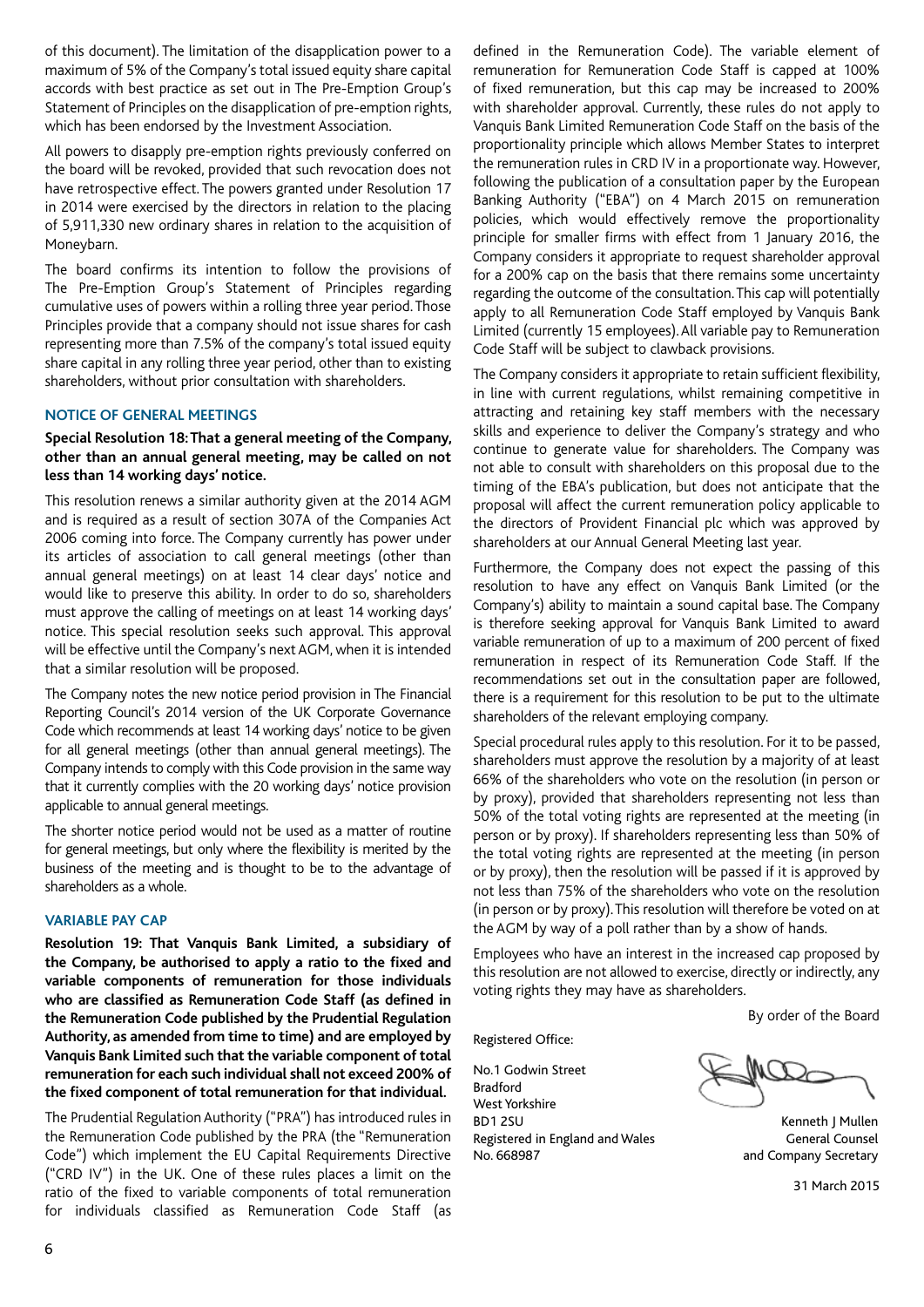# **Explanatory Notes**

# **Members' right to appoint a proxy**

- 1. Members who are entitled to attend and vote at the meeting are entitled to appoint a proxy to exercise all or any of their rights to attend and to speak and vote on their behalf at the meeting. A member may appoint more than one proxy in relation to the annual general meeting ("AGM") provided that each proxy is appointed to exercise the rights attached to a different share or shares held by that member.
- 2. The right of a member to vote at the meeting will be determined by reference to the Register of Members. To be entitled to attend, vote and speak at the AGM, members must be registered in the Register of Members of the Company at 6.00pm on Tuesday 5 May 2015 (or, in the event of any adjournment, on the date which is two days before the time of the adjourned meeting). Shareholders who are employees of Vanquis Bank Limited and whose remuneration is regulated by the Remuneration Code (as set out in the Handbooks of the Financial Conduct Authority and the Prudential Regulation Authority) have an interest in Resolution 19 and should not exercise, directly or indirectly, any voting rights they may have in respect of the approval sought under Resolution 19. Where possible, any votes cast by them will be disregarded.
- 3. A member wishing to attend, vote and speak at the meeting in person should arrive prior to the time fixed for its commencement. A member that is a corporation can only attend and vote at the meeting in person through one or more representatives appointed in accordance with section 323 of the Companies Act 2006. Any such representative should bring to the meeting written evidence of his/her appointment, such as a certified copy of a board resolution of, or a letter from, the corporation concerned confirming the appointment. Any member wishing to vote at the meeting without attending in person or (in the case of a corporation) through its duly appointed representative must appoint a proxy to do so.
- 4. A proxy form which may be used to appoint a proxy and give proxy instructions accompanies this Notice. If you do not have a proxy form and believe that you should have one, or if you require additional forms, please contact Capita Asset Services on 0871 664 0300 (calls cost 10p per minute plus network extras, lines are open 8.30am-5.30pm Mon-Fri).

 To be valid, a proxy form must be completed in accordance with the instructions that accompany it and delivered (together with any power of attorney or other authority under which it is signed, or a certified copy of such item) to Capita Asset Services, PXS 1, 34 Beckenham Road, Beckenham, Kent BR3 4ZF so as to be received by 10.00am on Tuesday 5 May 2015.

 Alternatively, a member may appoint a proxy online by following the instructions for the electronic appointment of a proxy at www.capitashareportal.com.

 To be a valid proxy appointment, the member's electronic message confirming the details of the appointment completed in accordance with those instructions must be transmitted so as to be received at the same time. Members who hold their shares in uncertificated form may also use the CREST voting service to appoint a proxy electronically, as explained below. Appointing a proxy will not prevent a member from attending and voting in person at the meeting should he/she so wish.

5. Any person to whom this Notice is sent who is a person nominated under section 146 of the Companies Act 2006 to enjoy information rights (a "Nominated Person") may, under an agreement between him/her and the member by whom he/she was nominated, have a right to be appointed (or to have someone else appointed) as a proxy for the AGM. If a Nominated Person has no such proxy appointment right or does not wish to exercise it, he/she may, under any such agreement, have a right to give instructions to the member as to the exercise of voting rights. The statement of the rights of members in relation to the appointment of proxies in Note 1 above does not apply to Nominated Persons. The rights described in Note 1 can only be exercised by members of the Company.

- 6. As at 27 March 2015 (being the latest practicable date prior to the publication of this document) the Company's total issued equity share capital consisted of 146,952,199 ordinary shares, carrying one vote each. Therefore, the total voting rights in the Company as at 27 March 2015 were 146,952,199.
- 7. CREST members who wish to appoint a proxy or proxies through the CREST electronic proxy appointment service may do so by using the procedures described in the CREST Manual. CREST personal members or other CREST sponsored members, and those CREST members who have appointed a service provider(s), should refer to their CREST sponsor or voting service provider(s), who will be able to take the appropriate action on their behalf.
- 8. In order for a proxy appointment or instruction made using the CREST service to be valid, the appropriate CREST message (a "CREST Proxy Instruction") must be properly authenticated in accordance with Euroclear UK & Ireland Limited's specifications, and must contain the information required for such instruction, as described in the CREST Manual (available via www.euroclear. com). The message, regardless of whether it constitutes the appointment of a proxy or is an amendment to the instruction given to a previously appointed proxy must, in order to be valid, be transmitted so as to be received by the issuer's agent (ID RA 10) by 10.00am on Tuesday 5 May 2015.
- 9. For this purpose, the time of receipt will be taken to be the time (as determined by the time stamp applied to the message by the CREST Application Host) from which the issuer's agent is able to retrieve the message by enquiry to CREST in the manner prescribed by CREST. After this time any change of instructions to proxies appointed through CREST should be communicated to the appointee through other means.
- 10. CREST members and, where applicable, their CREST sponsors, or voting service providers, should note that Euroclear UK & Ireland Limited does not make available special procedures in CREST for any particular message. Normal system timings and limitations will, therefore, apply in relation to the input of CREST Proxy Instructions. It is the responsibility of the CREST member concerned to take (or, if the CREST member is a CREST personal member, or sponsored member, or has appointed a voting service provider, to procure that his CREST sponsor or voting service provider(s) take(s)) such action as shall be necessary to ensure that a message is transmitted by means of the CREST system by any particular time. In this connection, CREST members and, where applicable, their CREST sponsors or voting service providers are referred, in particular, to those sections of the CREST Manual concerning practical limitations of the CREST system and timings.
- 11. The Company may treat as invalid a CREST Proxy Instruction in the circumstances set out in Regulation 35(5)(a) of the Uncertificated Securities Regulations 2001.

# **Members' requests**

 12. Under section 527 of the Companies Act 2006 members meeting the threshold requirements set out in that section have the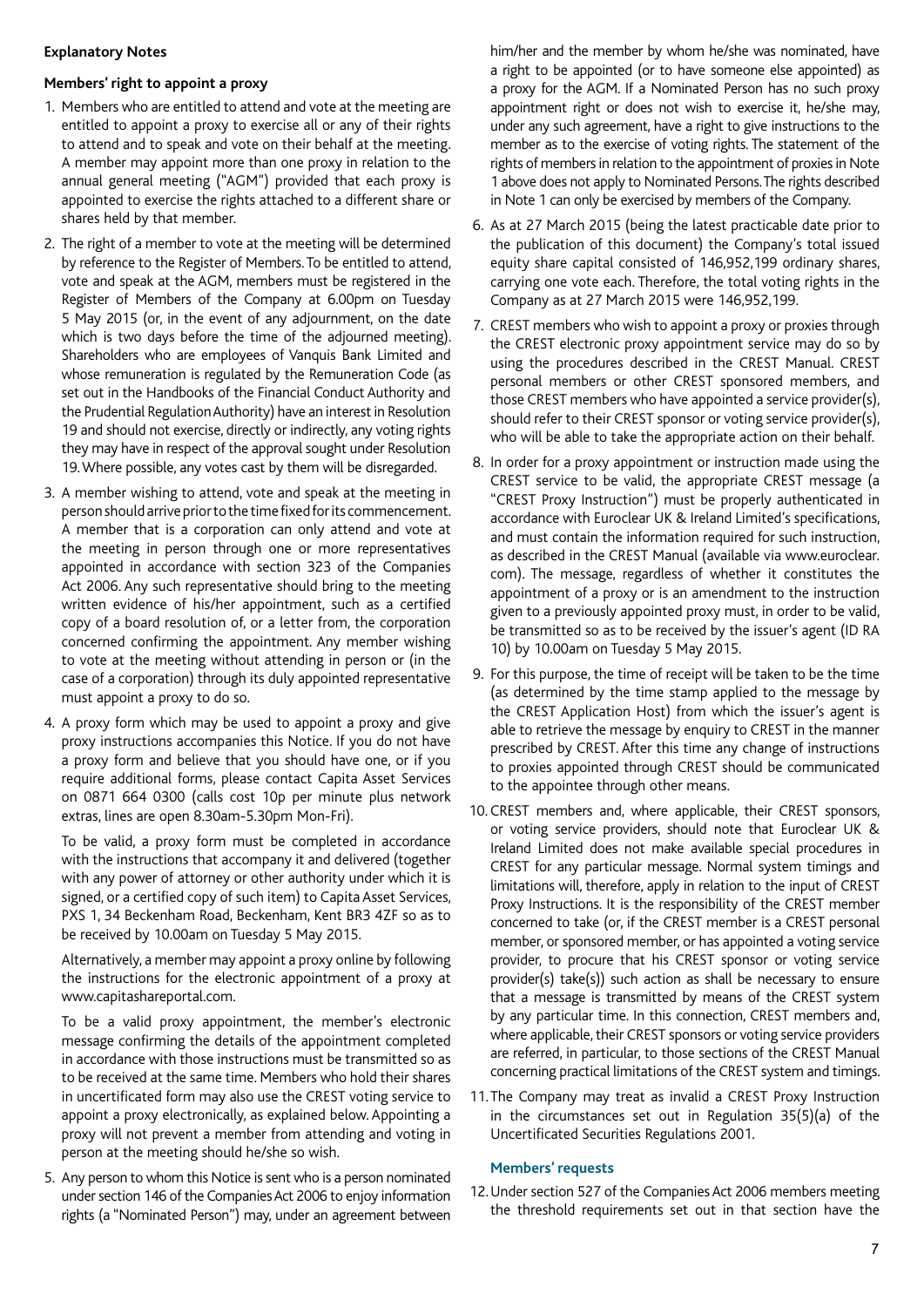right to require the Company to publish on a website a statement setting out any matter relating to the audit of the Company's accounts (including the auditor's report and the conduct of the audit) that are to be laid before the AGM. The Company may not require the members requesting any such website publication to pay its expenses in complying with sections 527 or 528 of the Companies Act 2006. Where the Company is required to place a statement on a website under section 527 of the Companies Act 2006, it must forward the statement to the Company's auditor not later than the time when it makes the statement available on the website. The business which may be dealt with at the AGM includes any statement that the Company has been required under section 527 of the Companies Act 2006 to publish on a website.

#### **Member questions**

 13. Any member entitled to attend and vote at the meeting has the right to ask questions. The Company must cause to be answered any such question relating to the business being dealt with at the meeting but no such answer need be given if (a) to do so would interfere unduly with the preparation for the meeting or involve the disclosure of confidential information, (b) the answer has already been given on a website in the form of an answer to a question, or (c) it is undesirable in the interests of the Company or the good order of the meeting that the question be answered.

#### **Company website**

 14. Information relating to the meeting which the Company is required by the Companies Act 2006 to publish on a website in advance of the meeting can be found at www.providentfinancial.com. A member may not use any electronic address provided by the Company in this document or with any proxy appointment form or in any website for communicating with the Company for any purpose in relation to the meeting other than as expressly stated in it.

#### **2015 LTIS Rules**

 15. The rules of the 2015 LTIS will be available for inspection during normal business hours, Monday to Friday (excluding bank holidays) at the Company's registered office and at the offices of Addleshaw Goddard LLP, Milton Gate, 60 Chiswell Street, London, EC1Y 4AG, from the date of this document until the close of the AGM and at the place of the AGM for at least 15 minutes before and during the meeting.

#### **Information for members**

#### **Time of Meeting**

**9am** – Doors open and registration commences on Level 1 at No 1 Godwin Street, Bradford

**10am** – AGM commences

# **Directions to No 1 Godwin Street, Bradford BD1 2SU**

Our Head Office is located in the centre of Bradford, next to the Alhambra.



# **By rail**

Bradford Interchange is the nearest train station to No.1 Godwin Street and is approximately five minutes' walk. Come out of the Interchange, down the hill and over the crossing towards City Hall. Continue past City Hall, turn left and walk through Centenary Square from where the Provident Financial building will be in sight. At the traffic lights, cross over at the crossing.

# **By bus**

Bus stops closest to the building are 'Thornton Road T6' for services 615 & 616 towards Allerton, Bingley, Cottingley, Eldwick and St Ives and West Holme Street' for services 636 & 637 towards Clayton. Most, if not all bus services operate from the Interchange, but there are other central point's located on Sunbridge Road and Hall Ings with most services running every 10 minutes.

To get to No.1 Godwin Street from Bradford Interchange (which is also the bus station), see rail directions above.

#### **By car From the M62**

At Junction 26 of the M62, take the M606 towards Bradford. At the end of the M606 take the third exit at the roundabout (the exit after the service station) signposted to the City Centre. The road is Mayo Avenue. Stay in the right hand lane, and at the major traffic lights turn right down Manchester Road. Remain on this road through several sets of traffic lights. Move into the right hand lane to carry on to the City Centre to avoid taking the left filter. At the next roundabout, bear left into the middle lane. At this point, you should be able to see Provident Financial in front of you. Bear into the left hand lane to take the next left at the traffic lights, immediately after the ODEON. This is Thornton Road. Take the first right onto Southgate and the entrance to the NCP car park is straight ahead.

#### **From the north-west**

If arriving from Skipton or Keighley via the A629/A650, follow the signs for the M62/M606 into Bradford City Centre and then follow the signs for the M62/M606 into Bradford City Centre and then follow the signs for Bradford Theatres. No 1 Godwin Street is located near the Alhambra.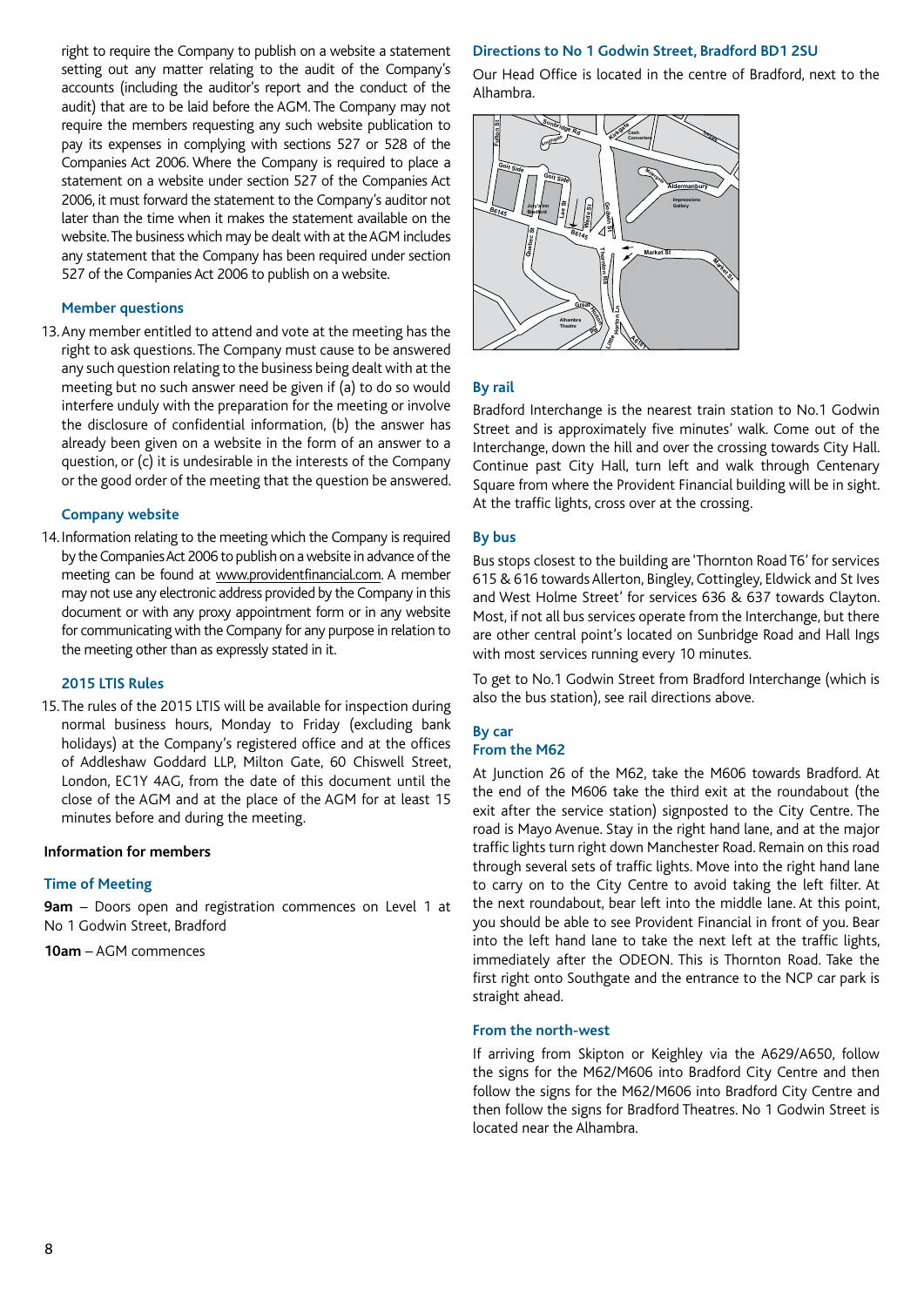#### **Appendix I**

#### **DIRECTORS' BIOGRAPHIES**



#### **Rob Anderson (56)**

#### **Independent non-executive director Appointed to the board:** 2009

**Committee membership:** Remuneration committee, audit committee, risk advisory committee and nomination committee.

**Chairman:** None

#### **Key strengths:**

• Extensive retail experience and knowledge of the type of consumer served by the group. Operational business experience which is relevant to the group's businesses.

**Previous board and management experience:** Director of the childrenswear business unit of Marks & Spencer and Chief Executive of Signet Jewelers Limited's UK Division.

**Current external appointments:** None.



# **Peter Crook (51)**

**Chief Executive:** Appointed to the board: 2006

**Chairman:** Executive committee and group executive committee

#### **Key achievements:**

- • Driving and executing the agreed strategies of the group and achieving above plan financial performance.
- The identification and oversight of strategic acquisition opportunities, including the completion of the purchase of Moneybarn.
- Providing strategic input into the FCA full authorisation process being undertaken by each of the divisions.
- Providing strategic input into the future options for the Vanquis Bank Polish pilot operation resulting in the decision in early 2015 to withdraw from the pilot.

**Previous board and management experience:** UK managing director, Barclaycard.

**Current external appointments:** Non-executive director of Cabot (Group Holdings) Limited.



**Finance Director:** Appointed to the board: 2006

**Committee membership:** Executive committee and group executive committee

#### **Key achievements:**

- Extending the group's £382.5m syndicated bank facility by one year to May 2018.
- Providing oversight on the commercial and financial due diligence exercise undertaken in respect of the acquisition of Moneybarn.
- • Taking the lead role in the group's discussions with the Prudential Regulation Authority (PRA) on regulatory requirements.
- Realignment of risk across the group to reflect the transition to the FCA and the focus on customer and conduct risk.

**Previous board and management experience:** Finance Director of Premier Farnell plc and partner at Price Waterhouse LLP.

**Current external appointments:** None.

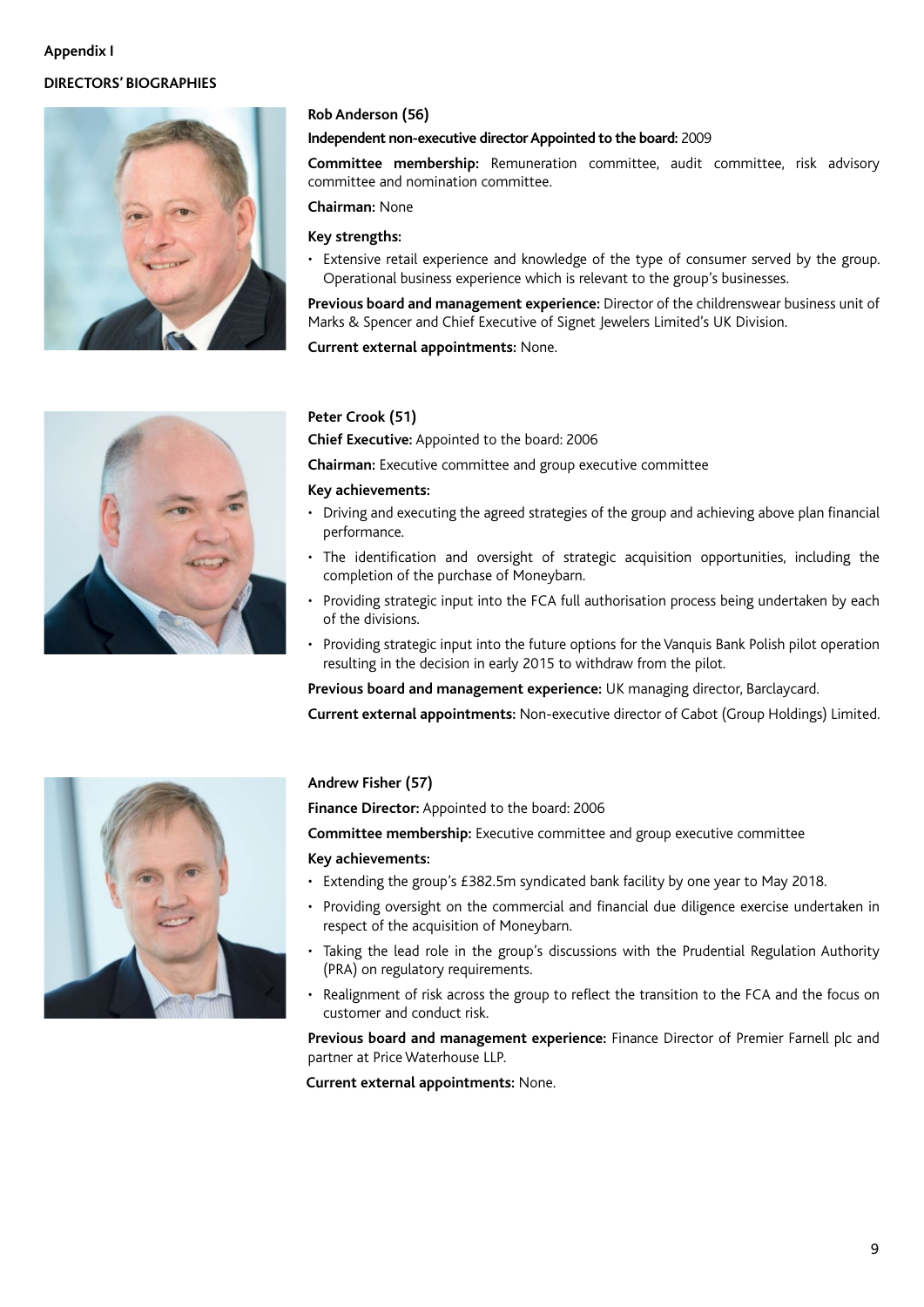

# **Alison Halsey (59)**

**Independent non-executive director:** Appointed to the board: 2014

**Committee membership:** Remuneration committee, risk advisory committee and nomination committee

**Chairman:** Audit committee

#### **Key strengths:**

• 34 years with KPMG specialising in financial services with audit and advisory responsibilities for UK and international banks.

**Previous board and management experience:** Partner at KPMG. Advised a number of UK charities and was a board member of the National Autistic Society for five years.

 **Current external appointments:** Non-executive director of Cambien Group plc and Teachers Assurance and an Ambassador for Alzheimer's Society.



#### **Malcolm Le May (57)**

**Independent non-executive director and Senior Independent Director:** Appointed to the board: 2014

**Committee membership:** Audit committee, risk advisory committee and nomination committee

**Chairman:** Remuneration committee

#### **Key strengths:**

• Over 30 years' experience in banking, asset management and insurance.

**Previous board and management experience:** Co-head of banking for Barclays in New York, head of investment banking, Europe at UBS, global head of corporate and investment banking at ING Barings, Deputy CEO at Morley Fund Management (now Aviva Investors), President of JER Europe, Senior Independent Director of Pendragon plc and non-executive director of RSA Insurance Group plc.

 **Current external appointments:** Senior advisor to Ernst & Young, non-executive director of REG (UK) Limited, Chairman of Juno Capital LLP, senior advisor to Heidrick & Struggles and Partner at Opus Corporate Finance.



**Independent non-executive director:** Appointed to the board: 2012

**Committee membership:** Remuneration committee, audit committee and nomination committee.

**Chairman:** Risk advisory committee

# **Key strengths:**

- • Extensive experience in financial services in the UK and overseas.
- • 10 years in US-based management consulting, 14 years as CEO or equivalent in retail banking organisations and seven years on financial services boards.

**Previous board and management experience:** Chairman of GE Capital China and GE Capital Bank (UK), Chief Executive Officer of Tesco Personal Finance, director of Virgin Direct, director of Retail Banking at The Royal Bank of Scotland and non-executive director at Liverpool Victoria.

 **Current external appointments:** Director of Vitality Health, Senior Independent Director of Swinton Group Limited, QBE Insurance (Europe) Limited and QBE Underwriting Limited; nonexecutive director of TSB Bank plc and Council Member of the Royal Institute for International Affairs (Chatham House).

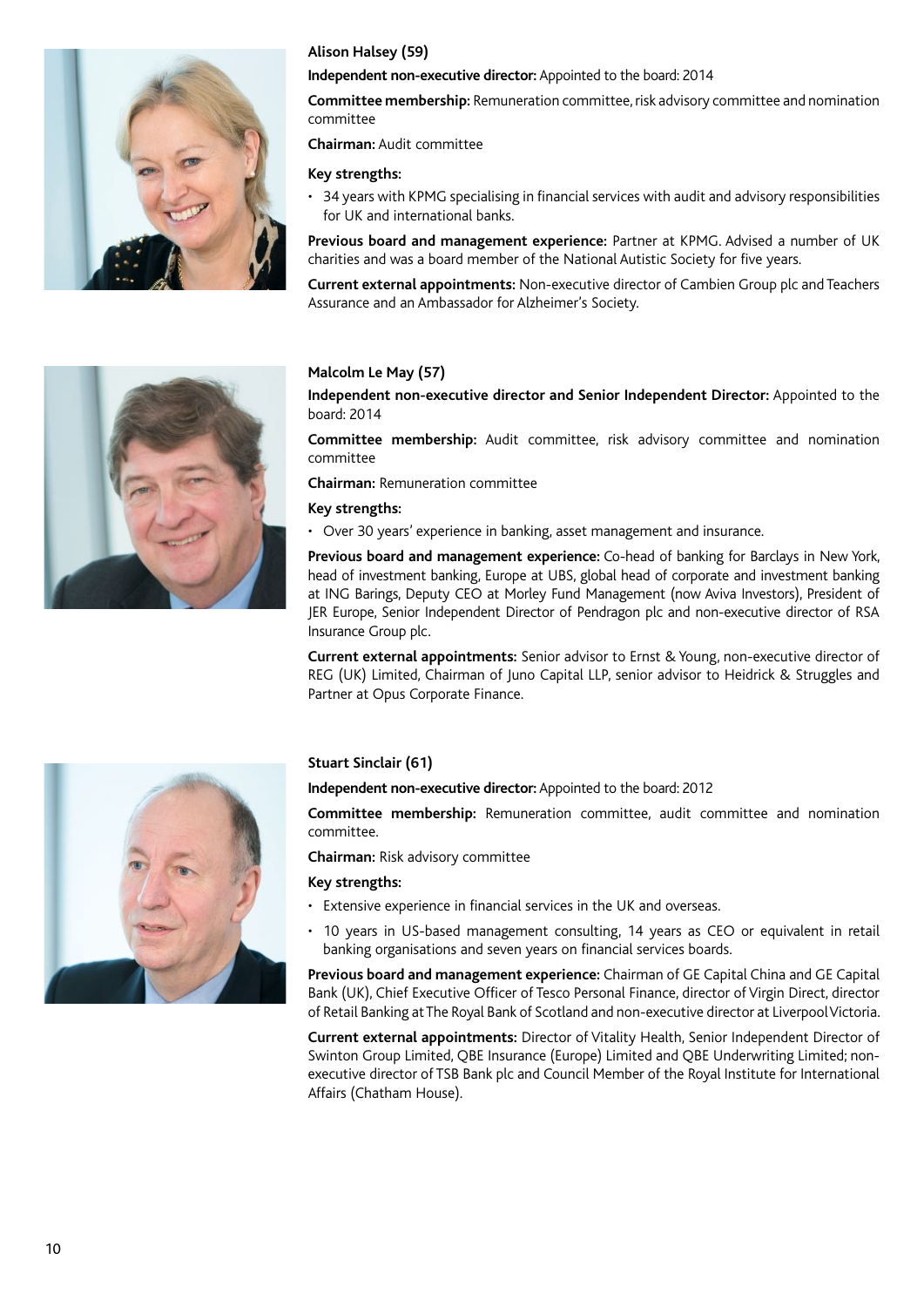

Manjit Wolstenholme (50)

**Independent non-executive Chairman:** Appointed to the board: 2007

**Committee membership:** Risk advisory committee

**Chairman:** Nomination committee

# **Key strengths:**

• Extensive experience of corporate finance matters, having spent 13 years in investment banking.

**Previous board and management experience:** Co-head of investment banking at Dresdner Kleinwort Wasserstein and Partner at Gleacher Shacklock.

**Current external appointments:** Non-executive director of Future plc, The Unite Group plc and Aviva Investors Holdings Limited.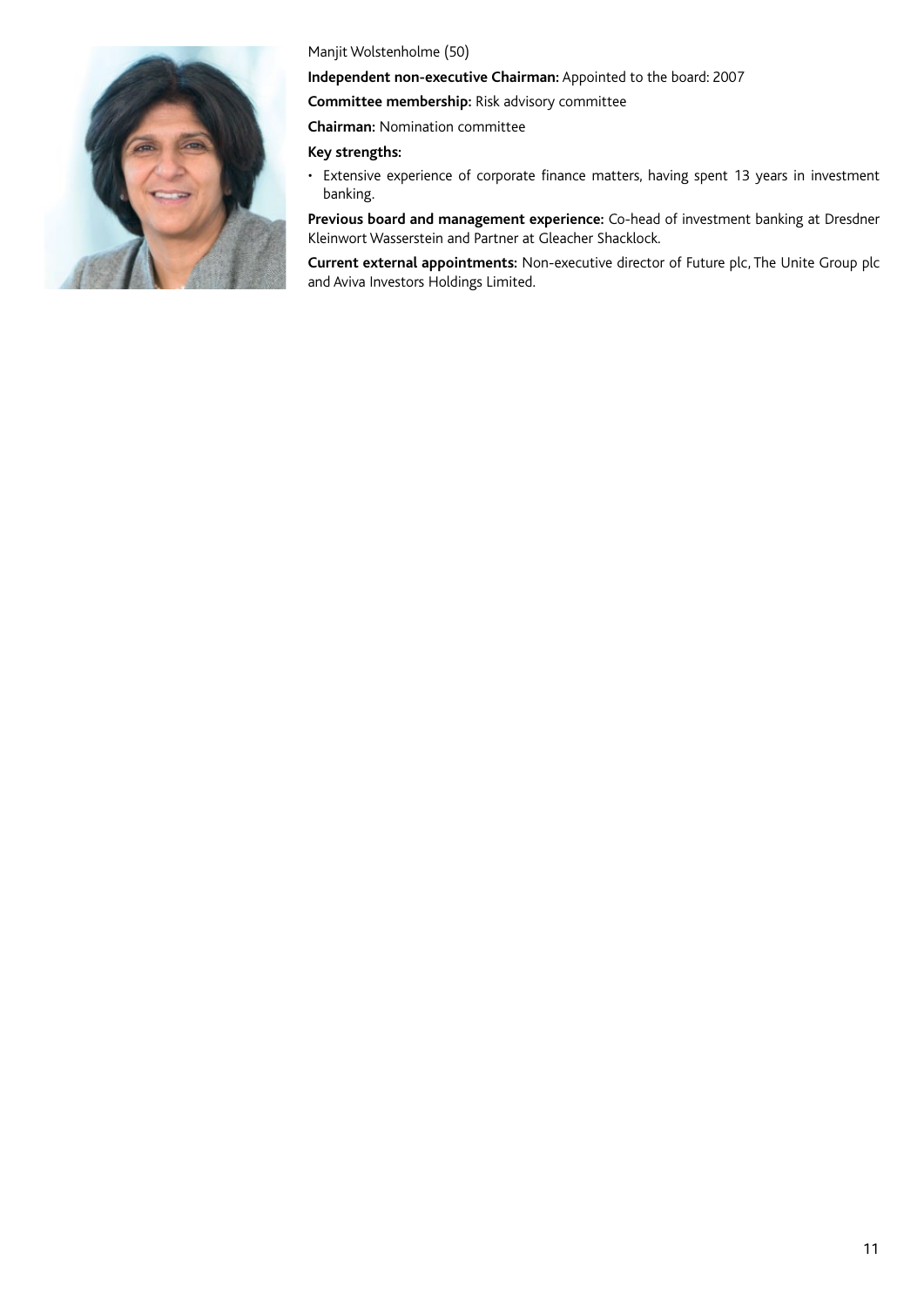# **Appendix II**

## **SUMMARY OF THE MAIN PROVISIONS OF THE PROVIDENT FINANCIAL LONG TERM INCENTIVE SCHEME 2015 (2015 LTIS)**

# **1 Eligibility**

The 2015 LTIS will be operated and administered by the remuneration committee of the board of directors of the Company (**Remuneration Committee**). Any employee (including an executive director) of the Company or any employee of its subsidiaries will be eligible to participate in the 2015 LTIS at the discretion of the Remuneration Committee (**Participant**).

# **2 Terms of award**

Awards under the 2015 LTIS may be in the form of:

- • a transfer of shares in the Company (**Shares**) at no cost to the Participant subject to forfeiture (**Conditional Award**);
- an option to acquire Shares at nominal or no cost to the Participant (**Nil-Cost Option**)

and Conditional Awards and Nil-Cost Options are together referred to as **Awards** and each an **Award**.

No payment will be required from Participants either for the grant of Awards or for the Shares themselves.

Awards under the 2015 LTIS may only be granted within the period of 42 days following:

- the day immediately following any general meeting of the Company;
- the announcement by the Company of its results for the last preceding financial year, half year or any other financial period; or
- any day on which the Remuneration Committee determines that exceptional circumstances exist which justify the grant of Awards.

Awards may be granted over newly issued Shares, treasury Shares or Shares purchased in the market. Awards are not transferable (other than on death). No Awards may be granted more than ten years after the date of adoption of the 2015 LTIS.

#### **3 Individual limits**

Awards will not be granted to a Participant under the 2015 LTIS over Shares with a market value (as determined by the Remuneration Committee) in excess of 200 per cent of salary in respect of any financial year.

#### **4 Performance conditions**

Awards will be subject to the satisfaction of a performance condition tested over a performance period of at least three years (**Performance Period**), which will determine the proportion (if any) of the Award which will be capable of vesting.

The performance conditions which will apply to the grant of Awards to executive directors of the Company are set out in the directors' annual report on remuneration contained in the directors' remuneration report. The approved remuneration policy is set out on pages 110 to 115 of the 2014 Annual Report.

For Participants below Board, Awards will also be granted subject to performance conditions measured over three years (but may be subject to different performance conditions to those which apply to the executive directors).

The performance condition may be amended or substituted if one or more events occur which cause the Remuneration Committee to consider that an amended or substituted performance condition would be more appropriate. Any amended or substituted performance condition would not be materially more or less difficult to satisfy.

# **5 Vesting and Forfeiture of the Awards**

Achievement of the performance condition and calculation of the resultant Award will normally be determined as soon as practicable after the end of any Performance Period (or on such later date as the Remuneration Committee determines). The Award shall thereafter normally vest.

Vested Nil-Cost Options will normally be exercisable until the tenth anniversary of the grant date.

The vesting of a Conditional Award or the exercise of a Nil-Cost Option is subject to obtaining any necessary approvals or consents from the United Kingdom Listing Authority, the Company's share dealing policy and any other applicable laws or regulations.

At any time before or after the point at which a Nil-Cost Option has been exercised, but the underlying Shares have yet to be issued or transferred to the Participant, the Remuneration Committee may decide to pay a Participant a cash amount equal to the value of the Shares he would otherwise have received.

Any Shares that are to be issued or transferred to a Participant in respect of an exercised Nil-Cost Option) will be issued or transferred within 30 days of the date of exercise.

#### **6 Cessation of employment**

Instances where a Participant is dismissed lawfully without notice or cessation for any

other reason

In the event of cessation of employment prior to vesting of Awards, the treatment of Awards will be as follows:

| Reason for ceasing employment Treatment<br>with the Group                                                           |                                                                                                                                                                                                                                                                      |
|---------------------------------------------------------------------------------------------------------------------|----------------------------------------------------------------------------------------------------------------------------------------------------------------------------------------------------------------------------------------------------------------------|
| Cessation by reason of:                                                                                             | A Participant's unvested Award will<br>usually continue.                                                                                                                                                                                                             |
| - ill-health:<br>- injury;                                                                                          | Timing of vesting:                                                                                                                                                                                                                                                   |
| - disability;                                                                                                       | . The Award will vest on the normal<br>vesting date.                                                                                                                                                                                                                 |
| - sale of the entity that<br>employs the Participant out<br>of the Group; or                                        | the<br>• Where the second of the second the second term of the second term in the second term in the second term $\sim$<br>appropriate,<br>Remuneration Committee<br>may<br>determine that an Award will vest                                                        |
| - for any other reason at the<br>Remuneration Committee's<br>discretion (except where<br>a Participant is dismissed | as soon as reasonably practicable<br>following the date on which the<br>Participant ceases to be employed<br>by the Group.                                                                                                                                           |
| lawfully without notice)                                                                                            | Vesting of award:                                                                                                                                                                                                                                                    |
|                                                                                                                     | • The unvested Award will vest:                                                                                                                                                                                                                                      |
|                                                                                                                     | .to the extent to which any<br>performance condition is satisfied<br>at the end of any Performance<br>Period: and                                                                                                                                                    |
|                                                                                                                     | · subject to the period of time<br>that has elapsed since the date<br>of grant until the date on which<br>the Participant ceases to<br>be<br>employed by the Group (or such<br>other relevant period), unless<br>the Remuneration Committee<br>determines otherwise. |
| Death                                                                                                               | • Unless the Remuneration Committee<br>determines otherwise, the Award<br>will vest as soon as reasonably<br>practicable after the Participant's<br>death.                                                                                                           |

• An Award shall lapse or be forfeited on the date on which the Participant ceases employment.

12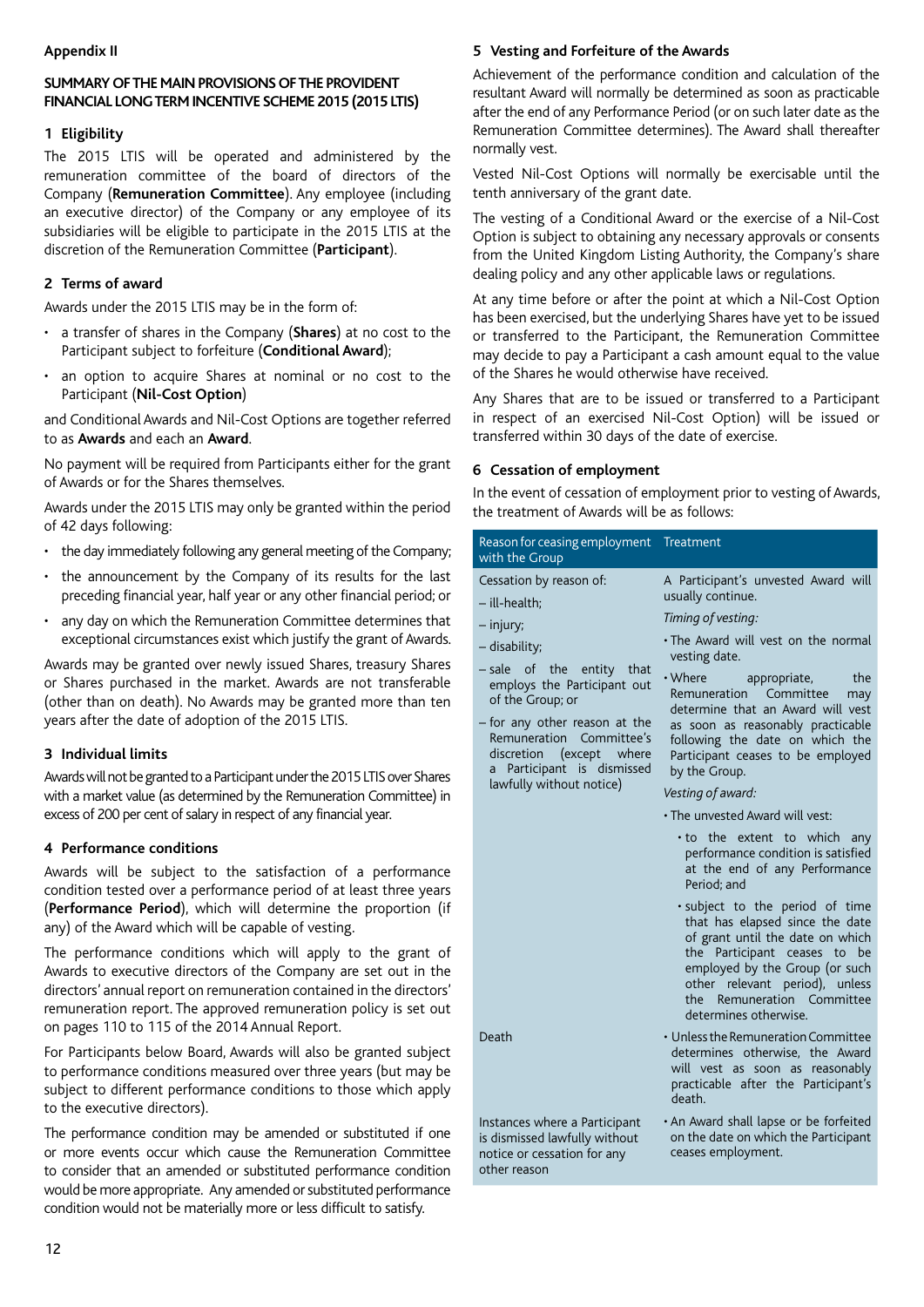# **7 Corporate events**

In the event of a change of control of the Company, Awards will vest:

- to the extent that any performance condition has been satisfied at the date of change of control; and
- • subject to the period of time which has elapsed between the date of grant and the relevant event (or such other relevant period), unless the Remuneration Committee determines otherwise.

Where Awards vest in these circumstances, Nil-Cost Options will then be exercisable for a period of one month.

Alternatively, the Remuneration Committee may permit or, in the case of an internal reorganisation or if the Board determines on any other event occurring, require Awards to be exchanged for equivalent awards which relate to shares in a different company.

If other corporate events occur such as a demerger, delisting, special dividend or other event which, in the opinion of the Remuneration Committee may affect the current or future value of Shares, the Remuneration Committee may determine that Awards will vest conditional on the event occurring. Vesting will be subject to the satisfaction of the performance condition and, unless the Remuneration Committee determines otherwise, the Award will be pro-rated to reflect the period from the date of grant to the date of the relevant event (or such other relevant period). If the event does not occur, Awards will continue.

# **8 Limits on the issue of shares**

In any ten year period no more than ten per cent of the issued ordinary share capital of the Company for the time being may be issued or issuable pursuant to rights acquired under the 2015 LTIS and any other share incentive plans established by the Company. For the purposes of this limit, options or other rights to acquire Shares which lapse or have been released do not count.

#### **9 Clawback**

If at any time prior to the third anniversary of the vesting of an Award:

- There is a material misstatement of the Company's audited financial results and such error resulted either directly or indirectly in the Award vesting to a greater degree than would have been the case had the error not been made; and/or
- The Remuneration Committee forms the view that an error was made in assessing the extent to which any performance condition and/or any other condition imposed on the Award was satisfied and that such error resulted either directly or indirectly in that Award vesting to a greater degree than would have been the case had that error not been made

the Remuneration Committee may, in its absolute discretion, determine that a Participant to whom an Award was granted shall be subject to Clawback.

The Clawback can be satisfied by:

- reducing the number of Shares to which any Award relates;
- cancelling an Award;
- imposing further conditions on any Award;
- reducing the amount of the next bonus (if any);
- reducing the amount of any awards held under any other share incentive scheme of the Company (other than any approved by HM Revenue & Customs).

If the Clawback cannot be satisfied by the above, the Remuneration Committee may require the Participant to pay such amount as is required for the Clawback to be satisfied in full.

# **10 Dividends**

Participants holding Conditional Awards irrevocably waive any right to receive dividends on Shares before they vest. Awards will be eligible for a dividend equivalent, which shall be payable (allowing for assumed reinvestment in shares) only to the extent that the Awards vest on the basis that the performance condition has been met. Nil-Cost Options shall not be eligible for any dividend equivalent arising after the vesting of the Award. The Remuneration Committee may determine whether the dividend equivalent is paid to Participants in shares or in cash.

# **11Non-transferability of Awards**

Each Award is personal to the Participant and accordingly, Participants may not transfer, assign, charge, encumber or otherwise alienate their Awards or Shares subject to their Awards nor create in favour of any third party any interest therein (nor, in any case, attempt so to do).

# **12 Rights attaching to Shares**

All Shares allotted or transferred under the 2015 LTIS will rank pari passu with all other Shares for the time being in issue (save as regards any rights attaching to such Shares by reference to a record date prior to the date of allotment or transfer) and the Company will apply for the listing of any new Shares issued under the 2015 LTIS.

# **13 Variation of Capital**

In the event of any rights or capitalisation issue, sub-division, consolidation, reduction or other variation of the ordinary share capital of the Company, the Remuneration Committee may make such adjustments as it considers appropriate to the number of Shares subject to an Award.

#### **14 Amendments to the 2015 LTIS**

The Remuneration Committee may alter the provisions of the 2015 LTIS in any respect provided that the prior approval of shareholders in general meeting is obtained for alterations or additions to the advantage of Participants which relate to eligibility, limits on participation and the number of new Shares available under the 2015 LTIS, terms of forfeiture or exercise and adjustment of Awards (other than pursuant to a variation of capital outlined above).

The requirement to obtain the prior approval of shareholders will not, however, apply in relation to any alteration or addition which is minor in nature and made to benefit the administration of the 2015 LTIS, to comply with the provisions of any existing or proposed legislation or to obtain or maintain favourable tax, exchange control or regulatory treatment for the Company, any of its subsidiaries or for Participants.

#### **15 Termination**

The 2015 LTIS will terminate on the tenth anniversary of its adoption, or such earlier time as the Board may determine, but the rights of existing Participants will not be affected by such termination. In the event of termination, no further Awards will be granted.